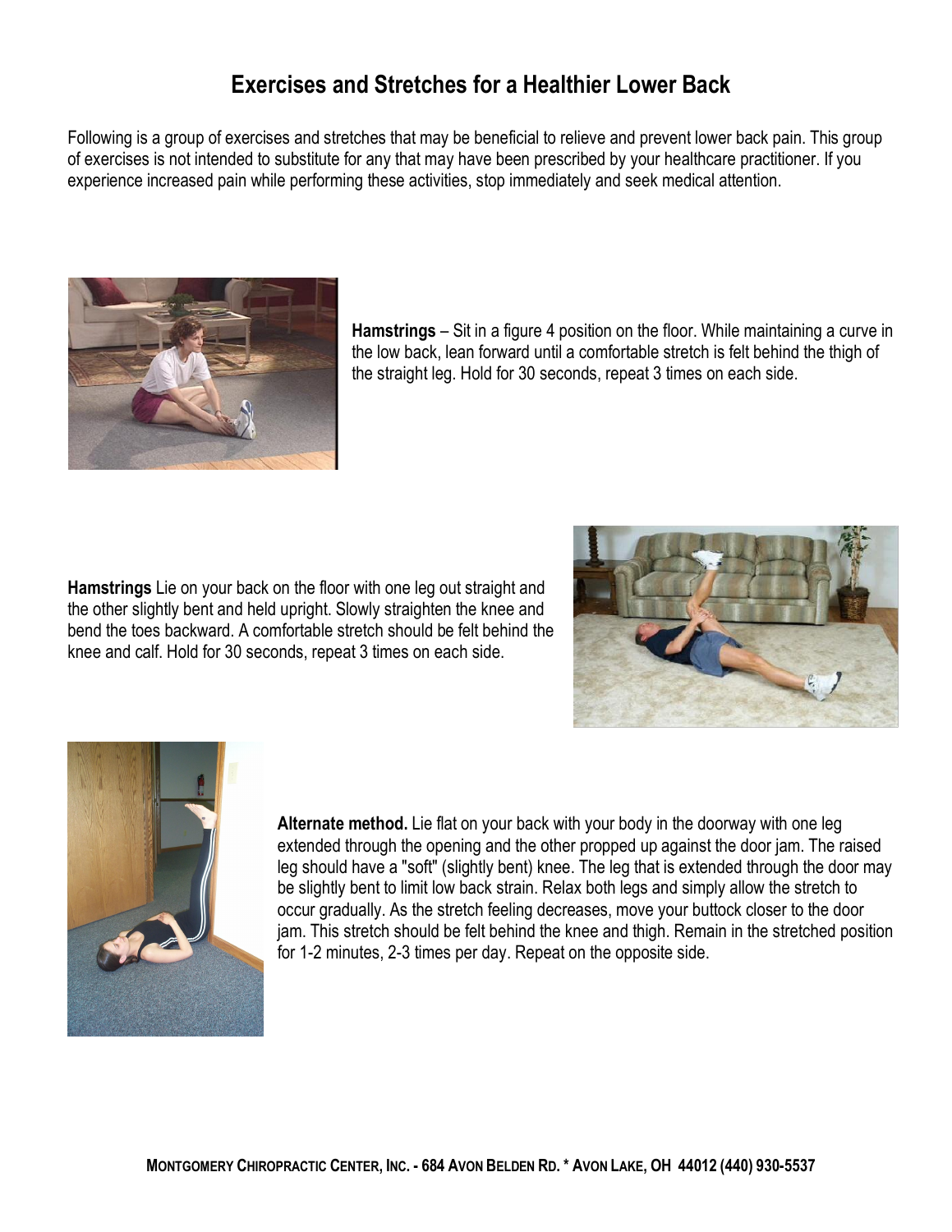**Piriformis Muscle** Lie on the floor on your back. Bend your left hip and knee into a 90 o /90 o position and place the left foot on a chair or sofa. Place your right ankle on your left knee in a figure four position. A gentle stretch will be felt in the right buttock. The stretch may be increased by pulling the right knee toward the left shoulder. Repeat on the opposite side. *Duration: 2 minutes. Repetitions: 12.*

**Alternate method.** Sit in a chair with your back against the backrest using good posture. Cross the right knee over the left. Gently pull the right knee towards the left hip, keeping the right buttock on the seat of the chair. A stretch should be felt in the right buttock. Repeat on the other side.



**The Proper Sit-up/Crunch** - Never hook your feet beneath a couch or chair to perform a sit-up. Rather, place your legs on the couch so that your hips and knees are in a 90º/90º position. This removes the stress from the lower back and places it on the abdominal muscles [where it should be].

*Rectus Abdominus* [front abdominal muscle] - Perform a center crunch by raising your shoulder blades [scapulae] off the ground as high as possible without losing your PPT. Keep your chin slightly tucked and DO NOT pull on your neck. Simply place your hands across your chest or your fingertips behind your ears. Hold for 5 seconds. Be mindful of your lower back. Again, you should only raise as high as you can without arching your lower back. Slowly lower your body.

*Obliquus Abdominus* [side abdominal muscles] First perform a center crunch then alternate by bringing your shoulder (NOT elbow) to the opposite knee, return to the center, then slowly lower your body. If your abdomen begins to shake, even after a few repetitions, you are most likely doing it correctly!!





**Pelvic Bridges** - This exercise is also used to progressively improve stability to the low back. Begin by lying on your back with your feet flat on the floor. Perform an abdominal brace and lift the buttock from the floor. The low back should remain neutral. Hold for 10 seconds. Repeat at least 10 times. When this becomes easy, try slightly lifting one foot from the floor. Begin by keeping the knee bent and raise only a couple of inches. Progress to the point where you can straighten the leg fully. It is important to watch the pelvis when performing this exercise. It should not drop at all when you lift the foot from the floor. If it does, go back to an easier version.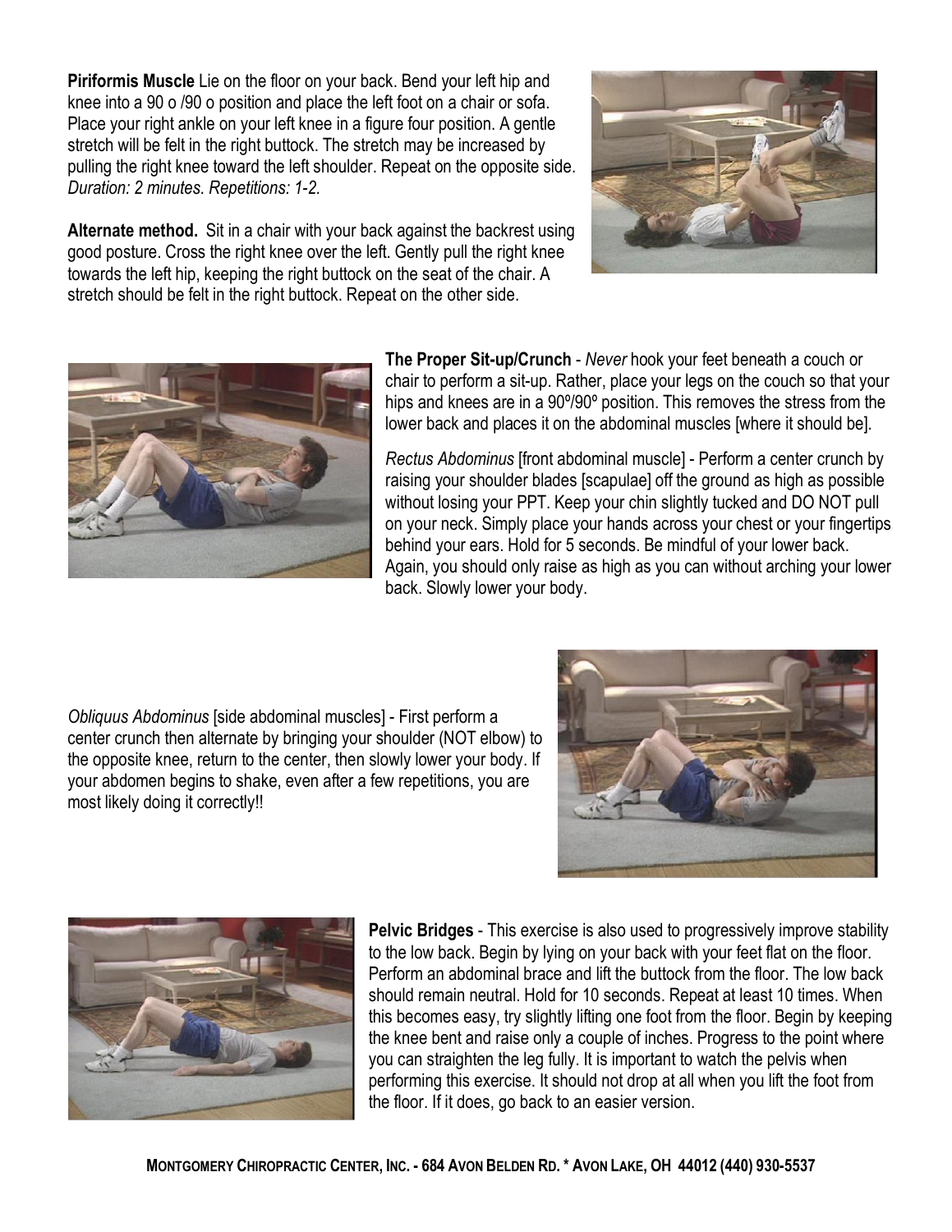**Knee to Chest Stretches for the Lumbar Spine Muscles** This is probably the most common and simplest stretch for the low back. Lay flat on your back with the knees bent so that your feet and low back are flat on the surface. With your hands, draw one knee to the chest and hold for ten seconds; repeat on the opposite side; repeat with both legs together. Next, repeat the entire process but this time draw your knee to the opposite shoulder. Keep your shoulders facing forward. Repeat on the opposite side. *Duration: 30 seconds. Repetitions: 23.*

For an added stretch, lie on you back and hold both knees firmly to the chest. While resisting your hands, push your knees toward the ceiling for eight seconds. Release and pull toward the chest again, keeping the back flat. Repeat several times.



The **iliopsoas and rectus femoris** muscles may be stretched together. Begin in a kneeling position with the right knee on the floor. Remain upright and perform a slight posterior pelvic tilt so that a comfortable stretch is experienced at the front of the right thigh. Be sure to relax the right thigh. Bend the left knee slightly to increase the stretch. *Hold for 30 seconds. Repeat 3 times.*